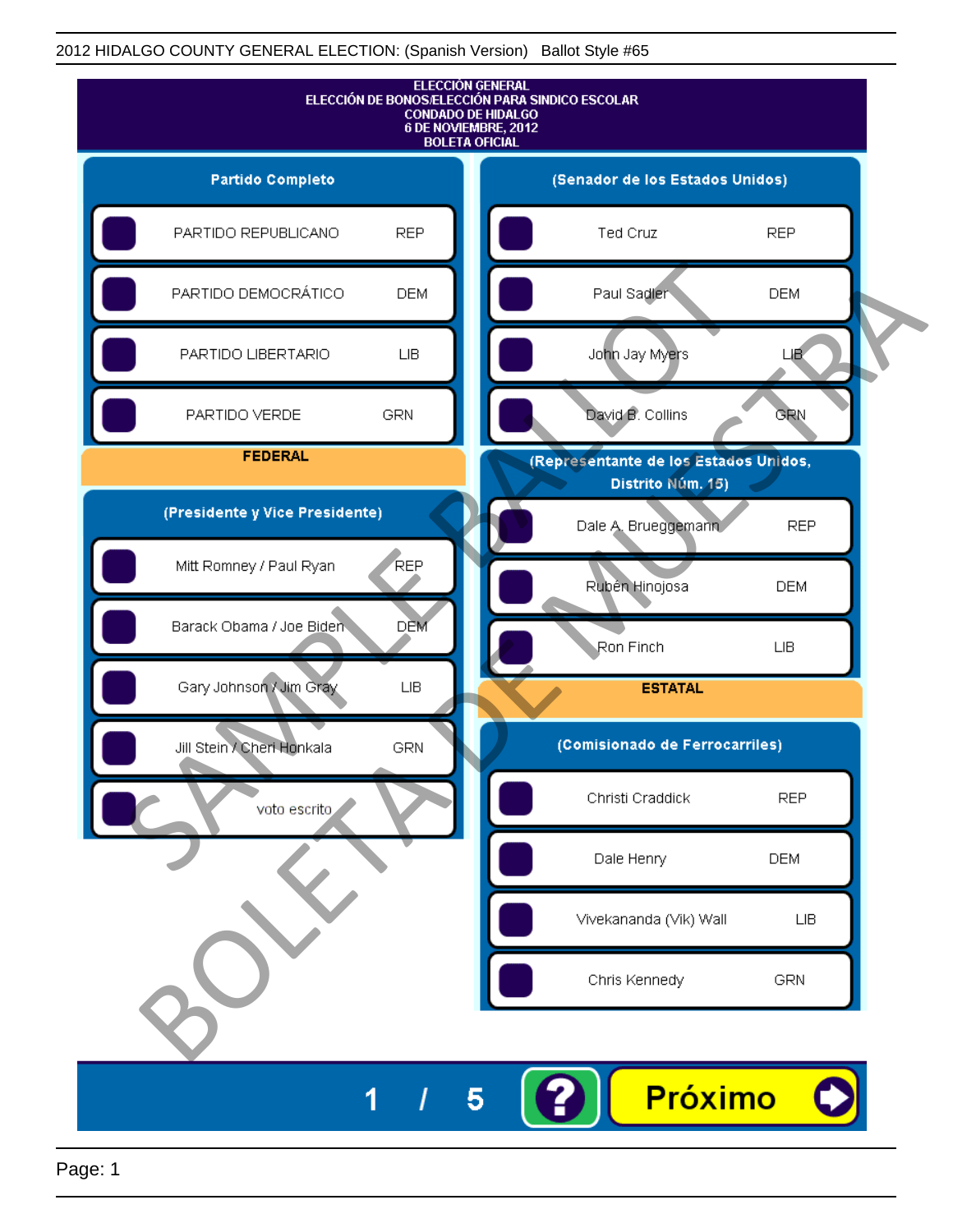

Page: 2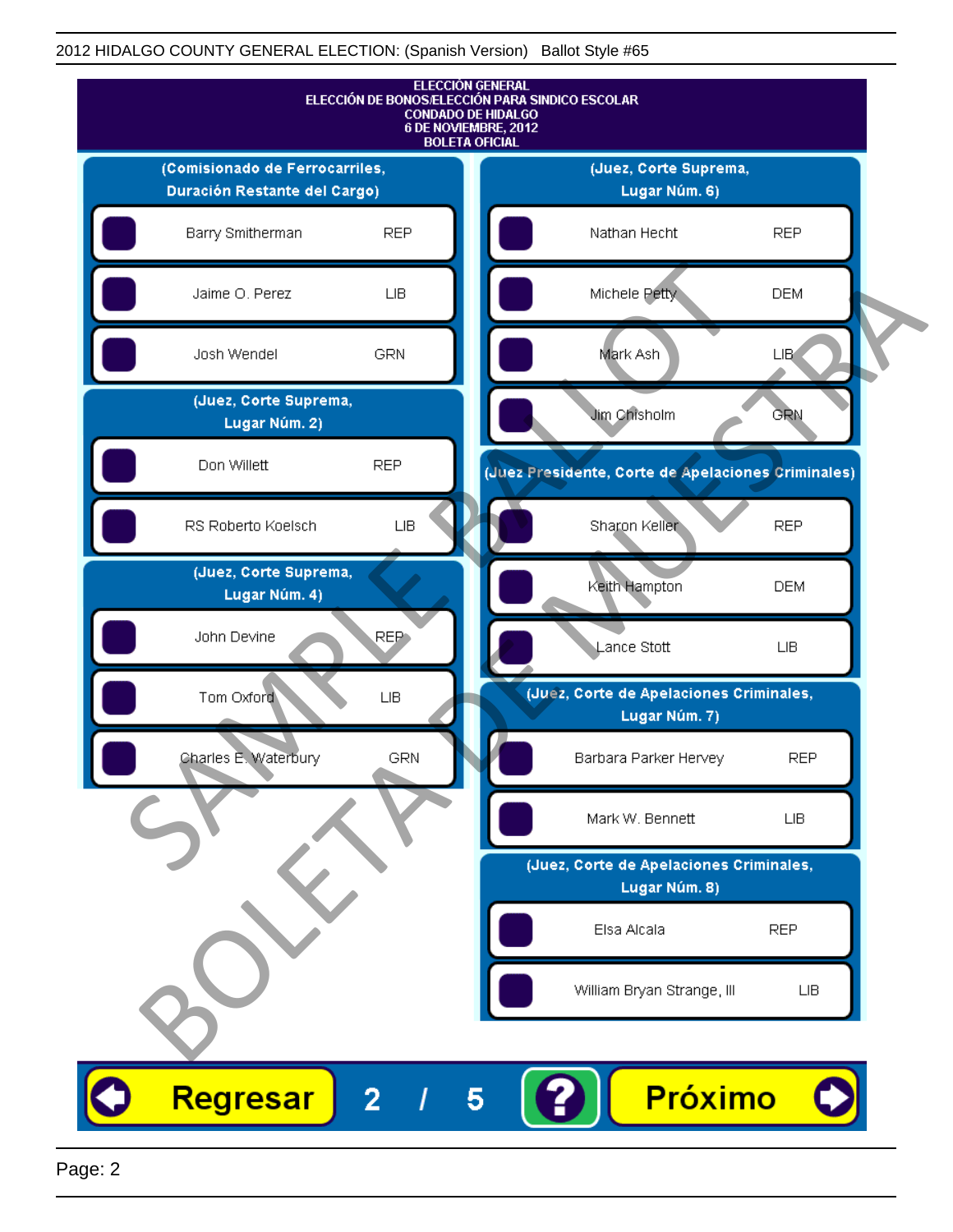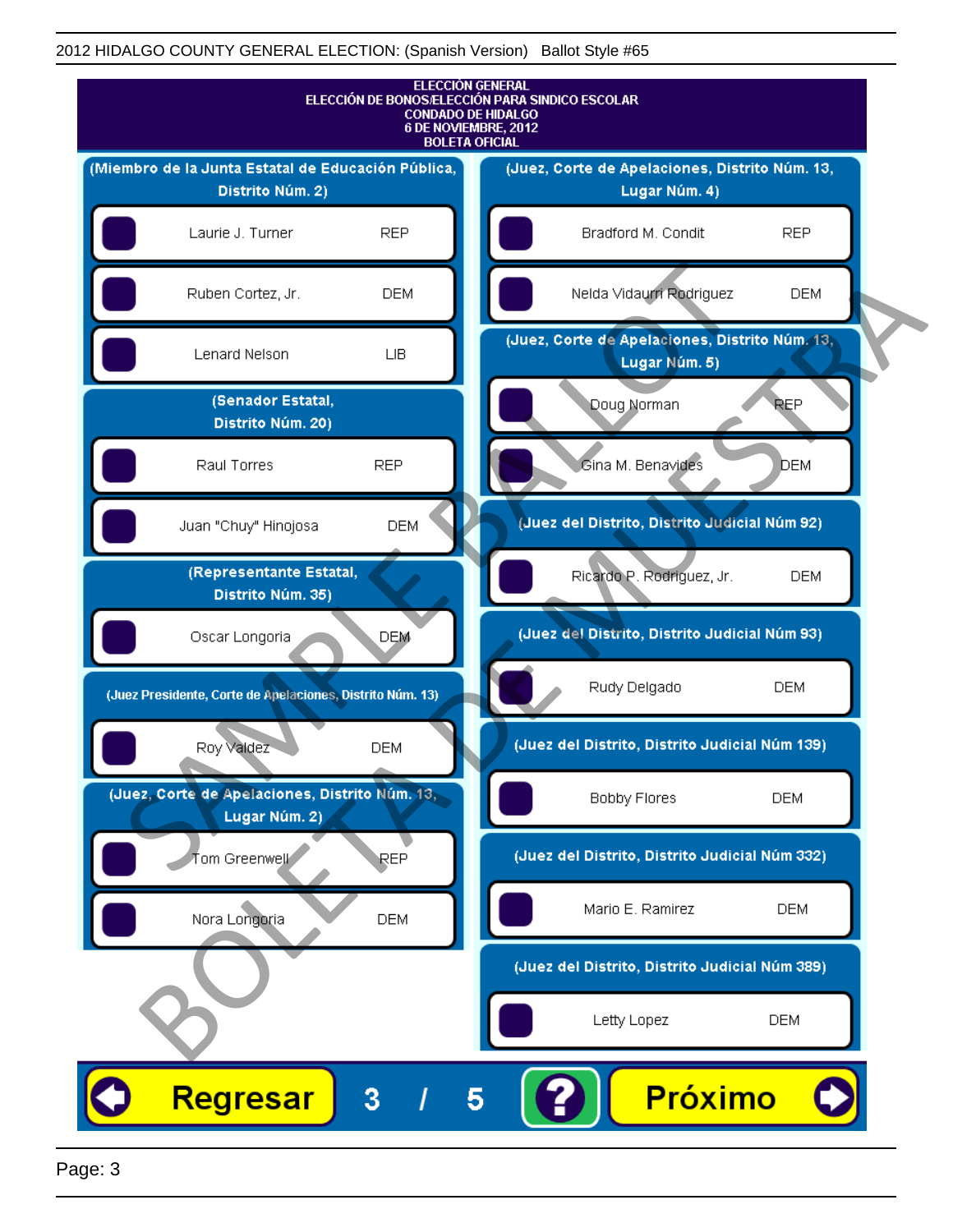|                                                                                                                                                                                                              | <b>ELECCIÓN GENERAL</b><br>ELECCIÓN DE BONOS/ELECCIÓN PARA SINDICO ESCOLAR<br><b>CONDADO DE HIDALGO</b><br>6 DE NOVIEMBRE, 2012<br><b>BOLETA OFICIAL</b> |
|--------------------------------------------------------------------------------------------------------------------------------------------------------------------------------------------------------------|----------------------------------------------------------------------------------------------------------------------------------------------------------|
| (Juez del Distrito, Distrito Judicial Núm 398)                                                                                                                                                               | DISTRITO ESCOLAR INDEPENDIENTE DE MONTE ALTO                                                                                                             |
| Aida Salinas-Flores<br><b>DEM</b>                                                                                                                                                                            | (Sindico Escolar,<br>Lugar Núm. 1)                                                                                                                       |
| (Juez del Distrito, Distrito Judicial Núm 430)                                                                                                                                                               | Juan C. Rodriguez                                                                                                                                        |
| Israel Ramon, Jr.<br><b>DEM</b>                                                                                                                                                                              | Robert Gárate                                                                                                                                            |
| (Juez del Distrito, Distrito Judicial Núm 449)                                                                                                                                                               | Josue Rivas                                                                                                                                              |
| Jesse Contreras<br><b>DEM</b>                                                                                                                                                                                | (Sindico Escolar,<br>Lugar Núm. 2)                                                                                                                       |
| <b>CONDADO</b>                                                                                                                                                                                               | Connie Villanueva                                                                                                                                        |
| (Sherife)                                                                                                                                                                                                    | Chris Leal Castillo                                                                                                                                      |
| <b>REP</b><br>Robert Caples                                                                                                                                                                                  | Jimmy E. Padilla                                                                                                                                         |
| Guadalupe "Lupe" Trevino<br><b>DEM</b>                                                                                                                                                                       | (Sindico Escolar,                                                                                                                                        |
| DISTRITO DE DRENAJE NUMERO UNO DEL CONDADO<br><b>DE HIDALGO, TEXAS</b>                                                                                                                                       | Lugar Núm. 3)<br>Gloria Alicia Sanchez                                                                                                                   |
| <b>ELECCIÓN DE BONOS</b><br>(LA EMISIÓN DE BONOS EN LA CANTIDAD DE<br>\$184,000,000.00 Y LA IMPOSICIÓN DE IMPUESTOS<br>SUFICIENTES PARA PAGAR LOS BONOS PARA<br>MEJORAS AL SISTEMA DE DESAGUE DEL DISTRITO?) | Teresa Del Toro                                                                                                                                          |
| A FAVOR<br>EN CONTRA                                                                                                                                                                                         |                                                                                                                                                          |
| <b>Regresar</b><br>4                                                                                                                                                                                         | <b>Próximo</b><br>5                                                                                                                                      |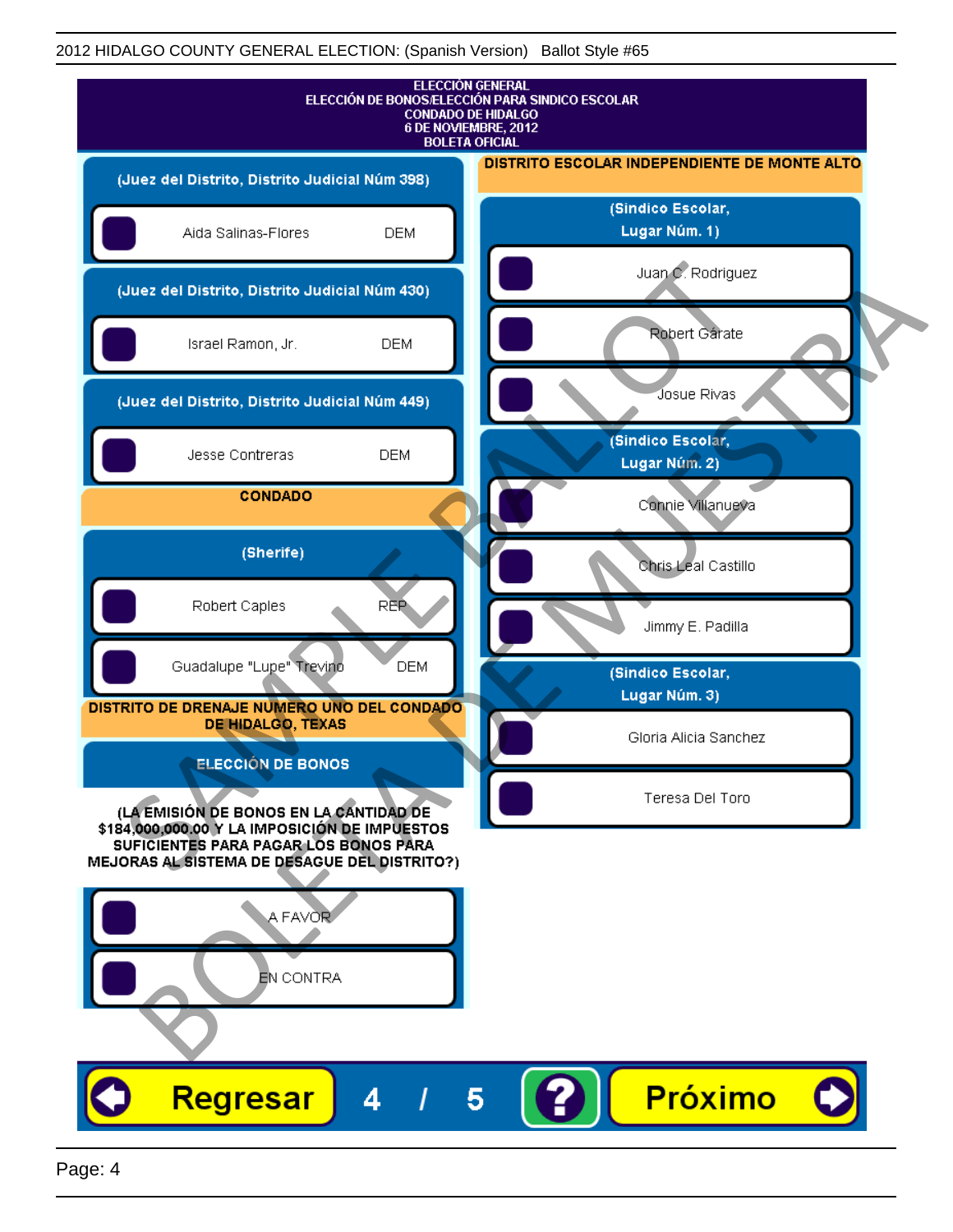## **ELECCIÓN GENERAL** ELECCIÓN DE BONOS/ELECCIÓN PARA SINDICO ESCOLAR<br>CONDADO DE HIDALGO<br>6 DE NOVIEMBRE, 2012 **BOLETA OFICIAL**

Revisar

### CANDIDATO SIN CONTENDIENTE DECLARADO ELECTO

(Juez, Corte de Ley del Condado, Núm. 7) Sergio Valdez (DEM)

(Asesor-Colector de Impuestos del Condado)

Fallo Fall Willdrea, J.I. (DEM)<br>
Consistionado el Condado, Precincto Núm. 1)<br>
A.C. Cuellar Jr. (DEM)<br>
Ullez de Paz, Precinto Núm. 1)<br>
Juez de Paz, Precinto Núm. 1, Lugar Núm. 1)<br>
Gilberto Sentr (DEM)<br>
Robert M. "Bobby" Con misionado del Condiado, Precincto Núm. 1)<br>
Andro del Condiado, Precincto Núm. 3)<br>
ez de Paz, Precinto Núm. 21<br>
algo M. Picer Lo Saerz, (CIEM)<br>
algo M. Picer Lo Saerz, (CIEM)<br>
algo M. Picer Lo Saerz, (CIEM)<br>
ez de Paz, Prec

Regresar

5

5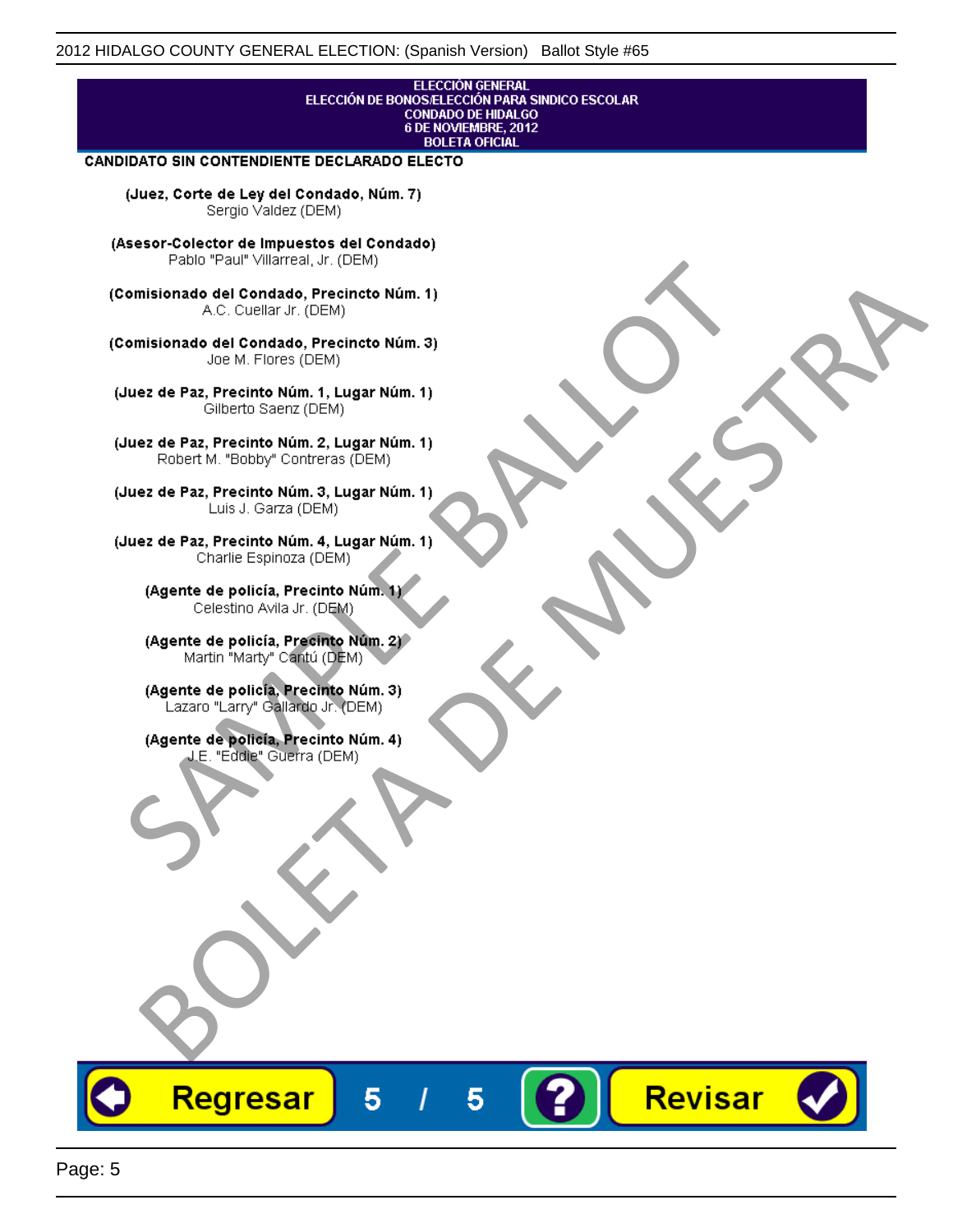# Resumen de instrucciones para la boleta electoral.

Presione el nombre del candidato o el título de la contienda para volver a la contienda.

El botón Votar se iluminará

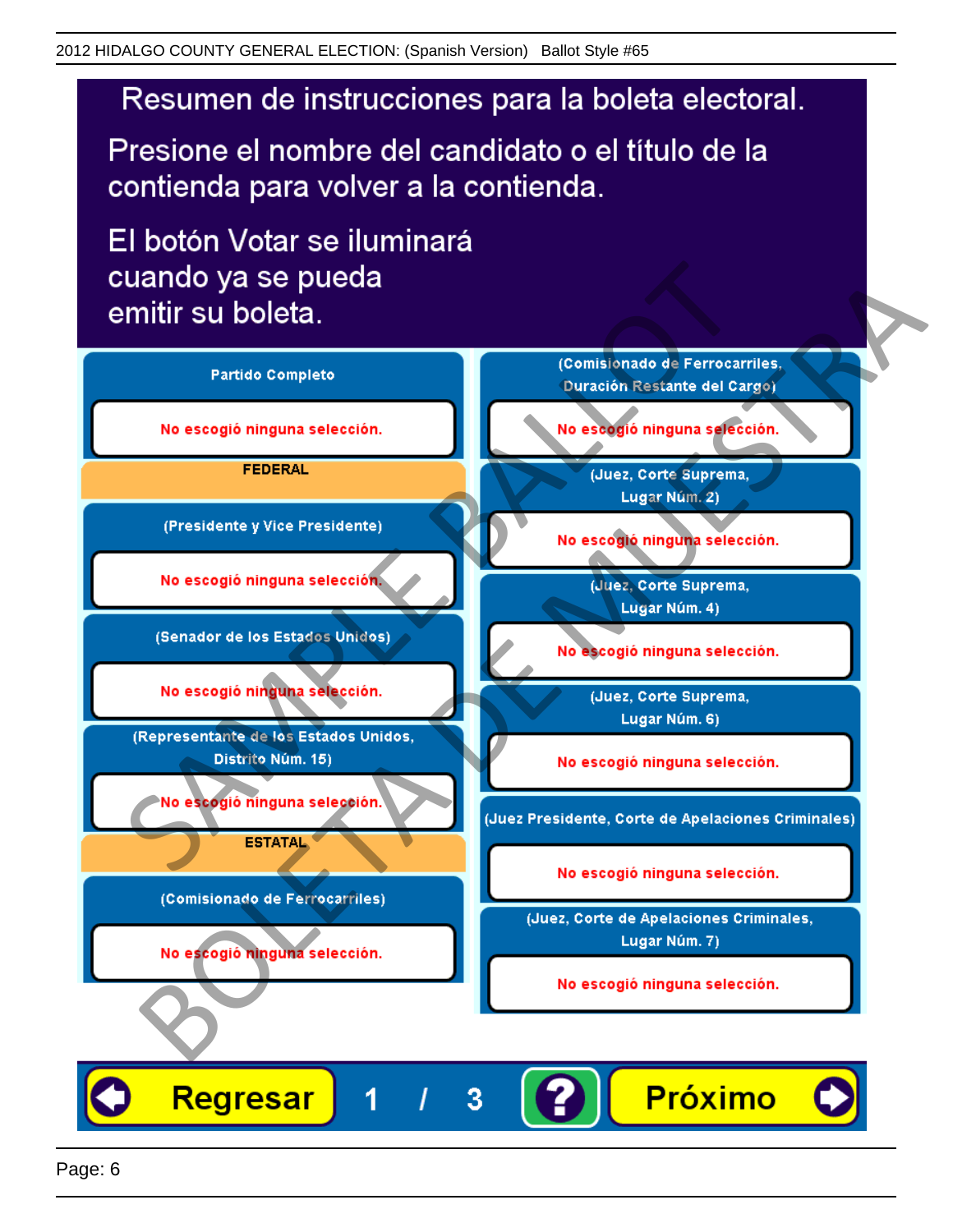# Resumen de instrucciones para la boleta electoral.

Presione el nombre del candidato o el título de la contienda para volver a la contienda.

El botón Votar se iluminará